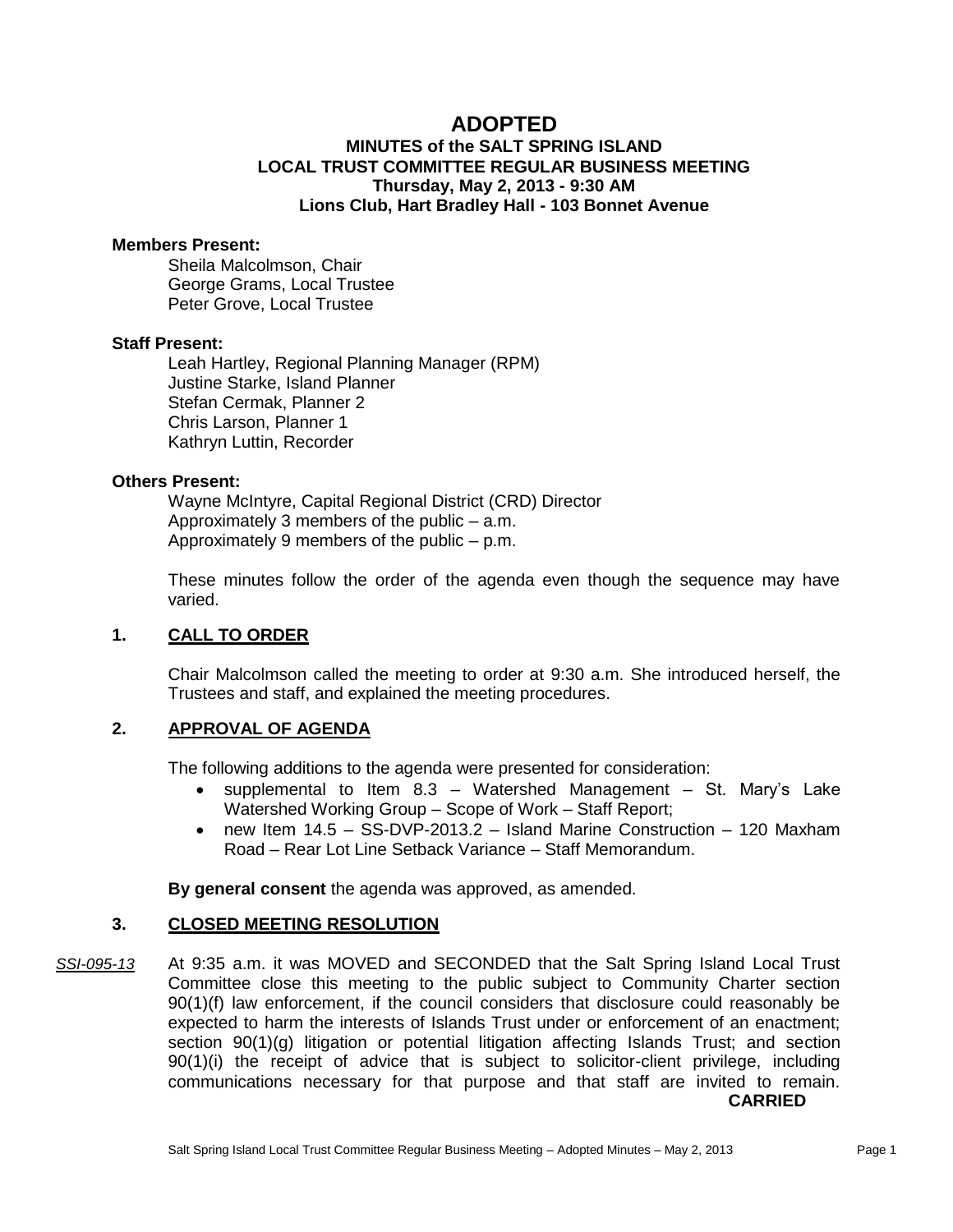## **4. OPEN MEETING RESOLUTION**

*SSI-096-13* At 9:56 a.m. it was **MOVED** and **SECONDED** that the Salt Spring Island Local Trust Committee re-open this meeting to the public subject to Section 89 of the Community Charter. **CARRIED**

Chair Malcolmson called for a recess at 9:54 a.m. The meeting reconvened at 9:56 a.m.

**5. RISE AND REPORT - none**

#### **6. MINUTES AND RESOLUTIONS WITHOUT MEETING**

#### **6.1 Draft Minutes of the April 11, 2013 SSI LTC Regular Business Meeting**

**By general consent** the Salt Spring Island Local Trust Committee Regular Business Meeting minutes of April 11, 2013 were adopted, as presented.

## **6.2 Adopted Minutes of the Industrial Advisory Planning Commission Meeting of April 5, 2013**

The minutes were received for information.

### **6.3 Draft Minutes of the Industrial Advisory Planning Commission Meeting of April 18, 2013**

The minutes were received for information.

# **6.4 Draft Minutes of the Advisory Planning Commission Meeting of April 18, 2013**

The minutes were received for information.

#### **6.5 Resolution-Without-Meeting Log Report**

The report was received.

# **7. BUSINESS ARISING FROM MINUTES**

#### **7.1 Follow-Up Action List**

The list was reviewed.

#### **8. LOCAL TRUST COMMITTEE PROJECTS**

### **8.1 Proposed Bylaw No. 461 (Secondary Suites)**

Island Planner Starke reviewed the staff report dated April 17, 2013 regarding consideration of adoption of Proposed Bylaw No. 461.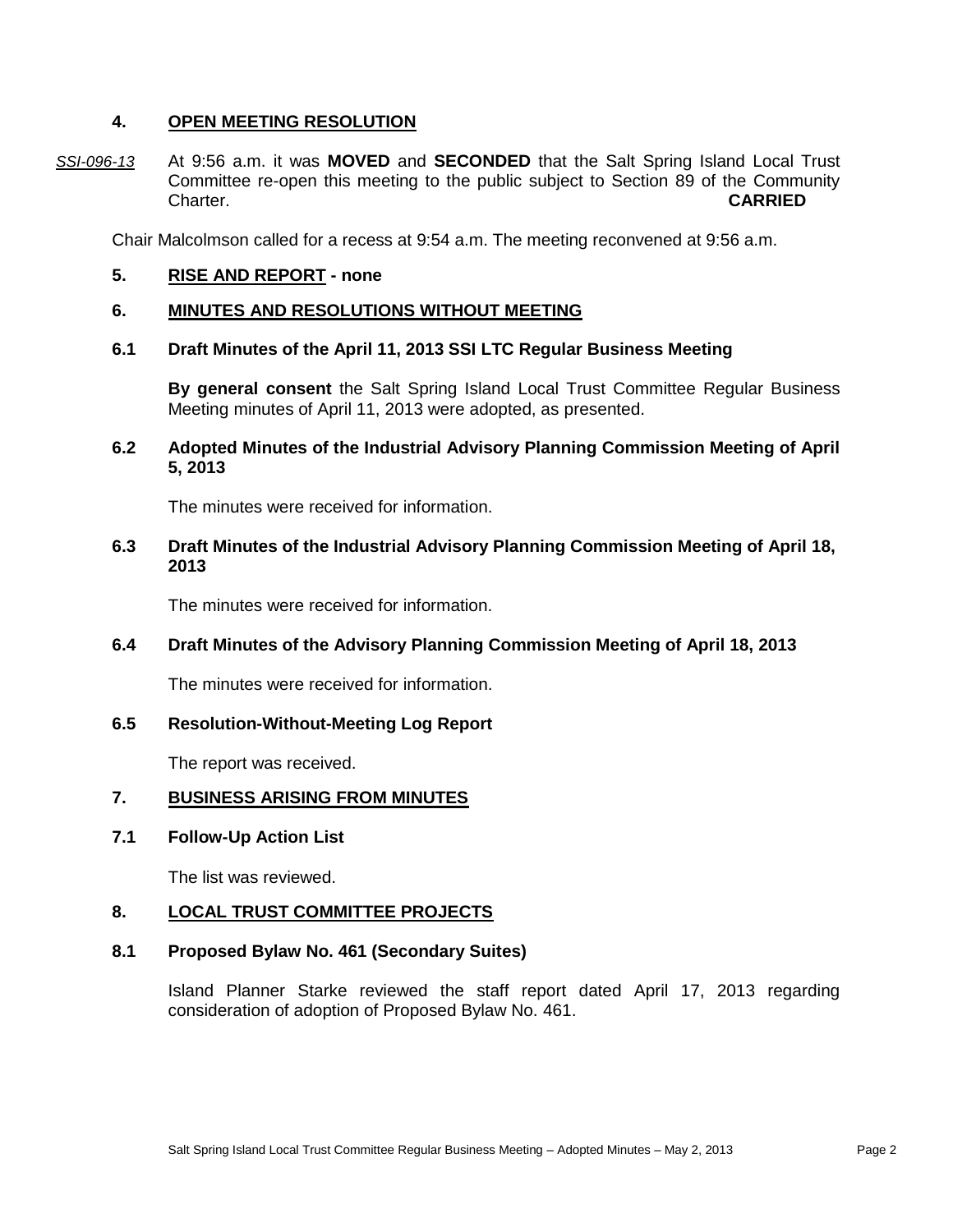Further to discussion, the following resolution was introduced:

*SSI-097-13* It was **MOVED** and **SECONDED** that the Salt Spring Island Local Trust Committee adopt Proposed Bylaw 461, cited as "Salt Spring Island Land Use Bylaw, 1999, Amendment No. 5, 2012." **CARRIED**

> Chair Malcolmson noted that her support for the proposed suites bylaw was based on the following:

- the bylaw's compliance with Salt Spring Island's Official Community Plan, which resulted from decades of community study and documentation;
- suites are narrowly contained to a pilot area served by public transit, to mitigate climate change impacts;
- the pilot area has supportive water and sewer utilities, and was drawn to avoid the water utilities that said they didn't have the capacity;
- the pilot area avoids water-sensitive and ecologically-sensitive lands.

# **8.2 Proposed Bylaw No. 467 (Advisory Planning Commission)**

Island Planner Starke reviewed the staff report dated April 22, 2013 regarding consideration of adoption of Proposed Bylaw No. 467.

Further to discussion, the following resolutions were introduced:

- *SSI-098-13* It was **MOVED** and **SECONDED** that the Salt Spring Island Local Trust Committee adopt Proposed Bylaw 467 cited as "Salt Spring Island Local Trust Committee Advisory Planning Commission Bylaw, 2013." **CARRIED**
- *SSI-099-13* It was **MOVED** and **SECONDED** that the Salt Spring Island Local Trust Committee approve the Salt Spring Island Local Trust Committee Advisory Planning Commission "Terms of Reference," dated April 10, 2013. **CARRIED**
- *SSI-100-13* It was **MOVED** and **SECONDED** that the Salt Spring Island Local Trust Committee direct staff to discharge the Environmental Advisory Committee, the Agricultural Advisory Committee, the Advisory Design Panel, and the Advisory Planning Commission upon appointment of new members to an Advisory Planning Commission and Agricultural Advisory Planning Commission under Bylaw 467. **CARRIED**
- *SSI-101-13* It was **MOVED** and **SECONDED** that the Salt Spring Island Local Trust Committee express appreciation for the work of these volunteers and solicit interest in previous members serving on the Advisory Planning Commission(s) under Bylaw 467. **CARRIED**
- *SSI-102-13* It was **MOVED** and **SECONDED** that the Salt Spring Island Local Trust Committee direct staff to make best efforts to apply procedural improvements to the handling of Advisory Planning Commission business, as identified under Staff Comments of the Staff Report dated April 22, 2013 and received at the May 2, 2013 Salt Spring Island Local Trust Committee meeting. **CARRIED**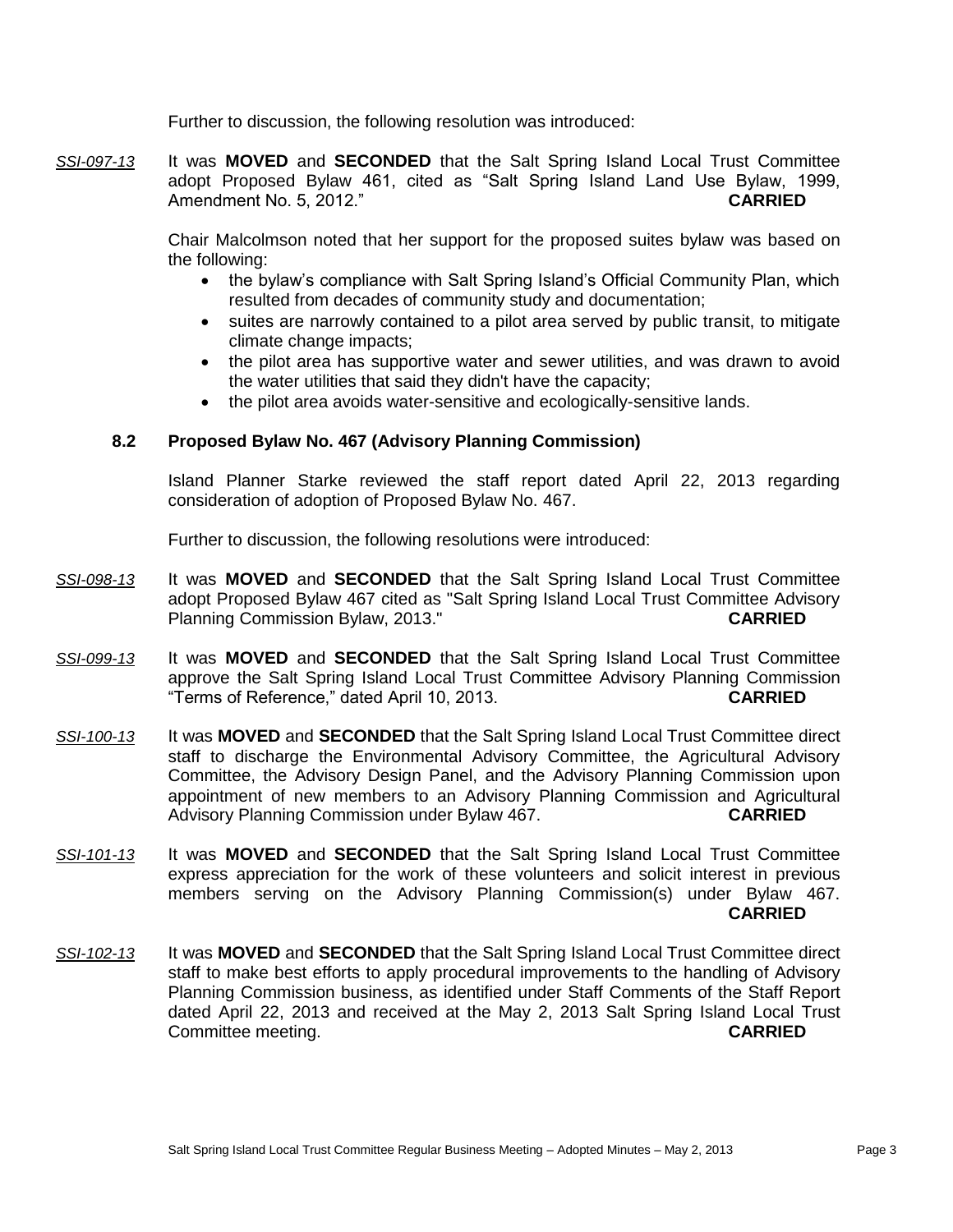## **8.3 Watershed Management – St. Mary Lake Watershed Working Group**

Island Planner Starke introduced the staff report dated April 30, 2013 regarding the scope of work for Watershed Management.

Chair Malcolmson called for a recess at 10:36 a.m. The meeting reconvened at 10:40 a.m.

Trustee Grams declared a potential conflict of interest due to his position as Chair of the St Mary Lake Watershed Working Group. Trustee Grams left the meeting at 10:41 a.m.

Further to a continued review of the report and subsequent discussion, the following resolutions were introduced:

- *SSI-103-13* It was **MOVED** and **SECONDED** that the Salt Spring Island Local Trust Committee approve the Salt Spring Island Watershed Management Project Charter last updated April 30, 2013. **CARRIED**
- *SSI-104-13* It was **MOVED** and **SECONDED** that the Salt Spring Island Local Trust Committee designate Trustee Grams to officially represent the Salt Spring Island Local Trust Committee on the St. Mary Lake Watershed Working Group. **CARRIED**
- *SSI-105-13* It was **MOVED** and **SECONDED** that the Salt Spring Island Local Trust Committee approve budget allocation of \$12,550 from the Salt Spring Island Program Budget to meet the Salt Spring Island Watershed Management work program as presented in the staff report dated April 30, 2013. **CARRIED**
- *SSI-106-13* It was **MOVED** and **SECONDED** that the Salt Spring Island Local Trust Committee request staff to apply for the Healthy Communities Capacity Building Grant to be used to support the work outlined in the April 30, 2013 staff report titled Scope of Work: Watershed Management. **CARRIED**
- *SSI-107-13* It was **MOVED** and **SECONDED** that the Salt Spring Island Local Trust Committee forward the Salt Spring Island Watershed Management Project Charter to the Trust Programs Committee for its consideration. **CARRIED**

Trustee Grams rejoined the meeting at 11:10 a.m.

#### **8.4 Implementation of the Riparian Areas Regulation - Work Program Update**

Planner Cermak reviewed the staff report dated April 24, 2013.

Further to discussion, the following resolutions were introduced:

- *SSI-108-13* It was **MOVED** and **SECONDED** that the Salt Spring Island Local Trust Committee amend the Implementation of the Riparian Areas Regulation Project Charter to include Lisa Gordon, Islands Trust Communications Specialist, as a resource. **CARRIED**
- *SSI-109-13* It was **MOVED** and **SECONDED** that the Salt Spring Island Local Trust Committee approve the Implementation of the Riparian Areas Regulation Project Charter as amended on May 2, 2013. **CARRIED**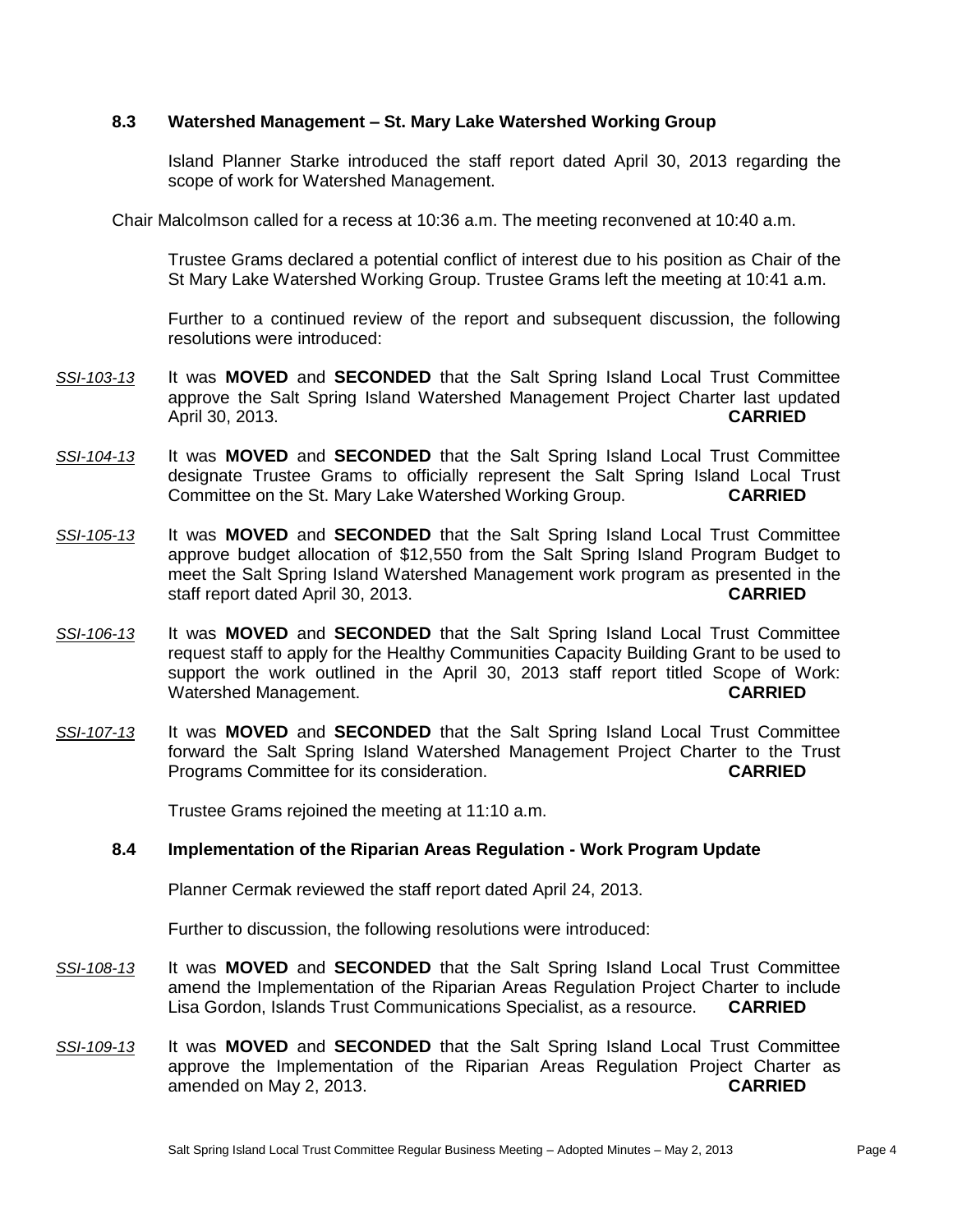- *SSI-110-13* It was **MOVED** and **SECONDED** that the Salt Spring Island Local Trust Committee direct staff to engage the community further on the implementation of the Riparian Areas Regulation as noted in the staff report dated April 24, 2013. **CARRIED**
- *SSI-111-13* It was **MOVED** and **SECONDED** that the Salt Spring Island Local Trust Committee approve budget allocation of \$8,500 from the Salt Spring Island Program Budget to meet the public engagement needs of the Implementation of the Riparian Areas Regulation work program as presented in the staff report dated April 24, 2013. **CARRIED**

Chair Malcolmson called for a recess at 11:52 a.m. The meeting reconvened at 12:08 p.m. At that time, she welcomed the members of the public and thanked them for coming. She introduced the Trustees and staff and reviewed the audio recording practices. She acknowledged that the Local Trust Committee is meeting in the traditional territory of the Coast Salish People.

# **9. TRUSTEE REPORTS**

Trustee Grove reported that he attended the following: the abattoir open house; a fire hall meeting; a Salt Spring Island Community Economic Development Commission round table; an Industrial Advisory Planning Commission meeting; the Public Hearing for Bylaws 465 and 466; and a meeting with a member of the committee that is reviewing medical services needs on Salt Spring Island. He noted that he attended and helped organize the Lieutenant Governor's visit to Salt Spring Island.

Trustee Grams reported that he attended the following: the Lieutenant Governor's visit to Salt Spring Island; a Salt Spring Island Community Economic Development Commission meeting; a Governance Study Committee meeting; an Executive Committee meeting; and the Community Information Meeting and Public Hearing for Bylaws 465 and 466. He also chaired a St Mary Lake Watershed Working Group Meeting.

# **10. CHAIR'S REPORT**

Chair Malcolmson reported that she attended the following: the Association for Vancouver Island Coastal Communities convention; the Lieutenant Governor's visit to Mayne Island; the Executive Committee meeting with the Islands Trust Fund Board. She also spoke about the following: the annual meeting with the Ministry of Transportation and Infrastructure; the retirement of the Vancouver Island Subdivision Approving Officer; the upcoming international Island Studies conference on Gabriola Island on May 10-12; and the upcoming Trust Council meeting on Mayne Island on June 11-13.

#### **11. CRD DIRECTOR'S REPORT**

CRD Director McIntyre reported on the following: the Lieutenant Governor's visit to Salt Spring Island; the selection of Karen Hudson as Chief Librarian; the proposal for an emergency operation centre to occupy space in the new fire hall; the CRD Senior Manager position on Salt Spring Island; the constructed wetlands sewage treatment proposal for Burgoyne Bay; extension of non-smoking areas to parks and beaches; the Salt Spring Island Cycling Master Plan; tax packages, and the Tuesday Market.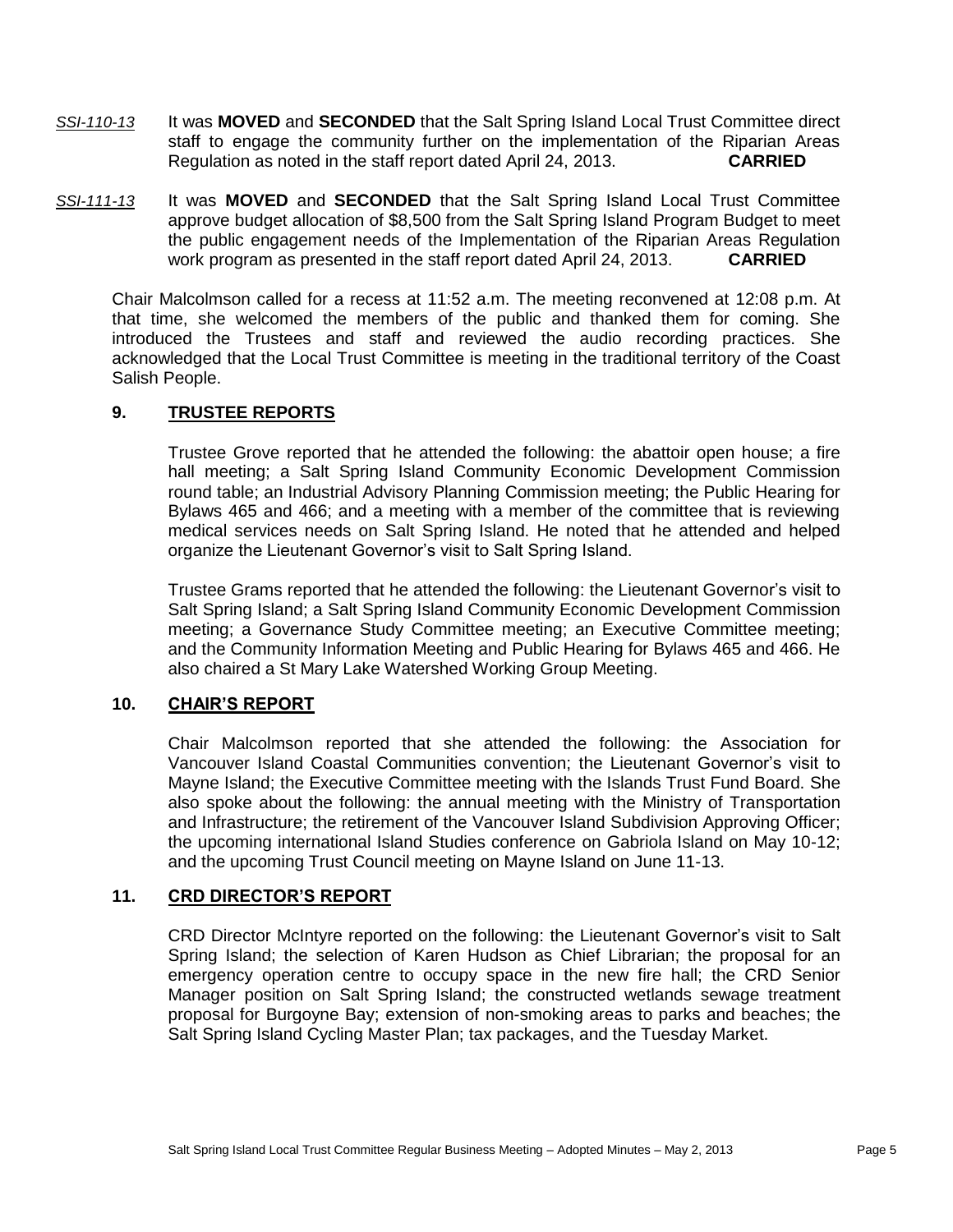# **12. DELEGATIONS**

Chair Malcolmson reviewed the guidelines for Delegations, the Town Hall, and the audio recording practices.

### **12.1 Dr. Varzeliotis – Entitled "Layers of Lies"**

Dr. Varzeliotis spoke about Booth Canal. He provided an additional written submission entitled "Tom's Town Hall Placard: A supplement to Delegation: 'Layers of Lies" dated May 2, 2013.

#### **13. TOWN HALL**

Chair Malcolmson opened the Town Hall at 12:42 p.m. It was noted that there were no speakers.

Chair Malcolmson called for a recess at 12:43 p.m. The meeting reconvened at 12:47 p.m.

# **14. APPLICATIONS, PERMITS, BYLAWS AND REFERRALS**

### **14.1 SS-RZ-2012.4 – Proposed Bylaws No. 465 & 466 - 265 Blackburn Road – Salt Spring Island Conservancy**

RPM Hartley reviewed the staff report dated April 25, 2013 regarding the application to rezone the subject property to an Agriculture 2 zone variant and discharge the land use contract currently registered on title.

The applicant was present.

The following resolutions were introduced:

- *SSI-112-13* It was **MOVED** and **SECONDED** that the Salt Spring Island Local Trust Committee give Third Reading to Proposed Bylaw No. 465, cited as "Salt Spring Island Local Trust Committee Land Use Contract Authorization By-Law No. 12, 1978 (Blackburn Farm Society), Amendment No. 1, 2013.", and forward it to the Executive Committee for consideration of approval. **CARRIED**
- *SSI-113-13* It was **MOVED** and **SECONDED** that the Salt Spring Island Local Trust Committee give Third Reading to Proposed Bylaw No. 466, cited as "Salt Spring Island Land Use Bylaw, 1999, Amendment No. 2, 2013" and forward it to the Executive Committee for consideration of approval. **CARRIED**

#### **14.2 SS-RZ-2009.2 – Proposed Bylaw No. 450 - 135 Brinkworthy Road – R. Heung Brinkworthy Mobile Home Park**

RPM Hartley reviewed the staff report dated April 24, 2013 regarding adoption of Proposed Bylaw No. 450.

Further to discussion, the following resolution was introduced: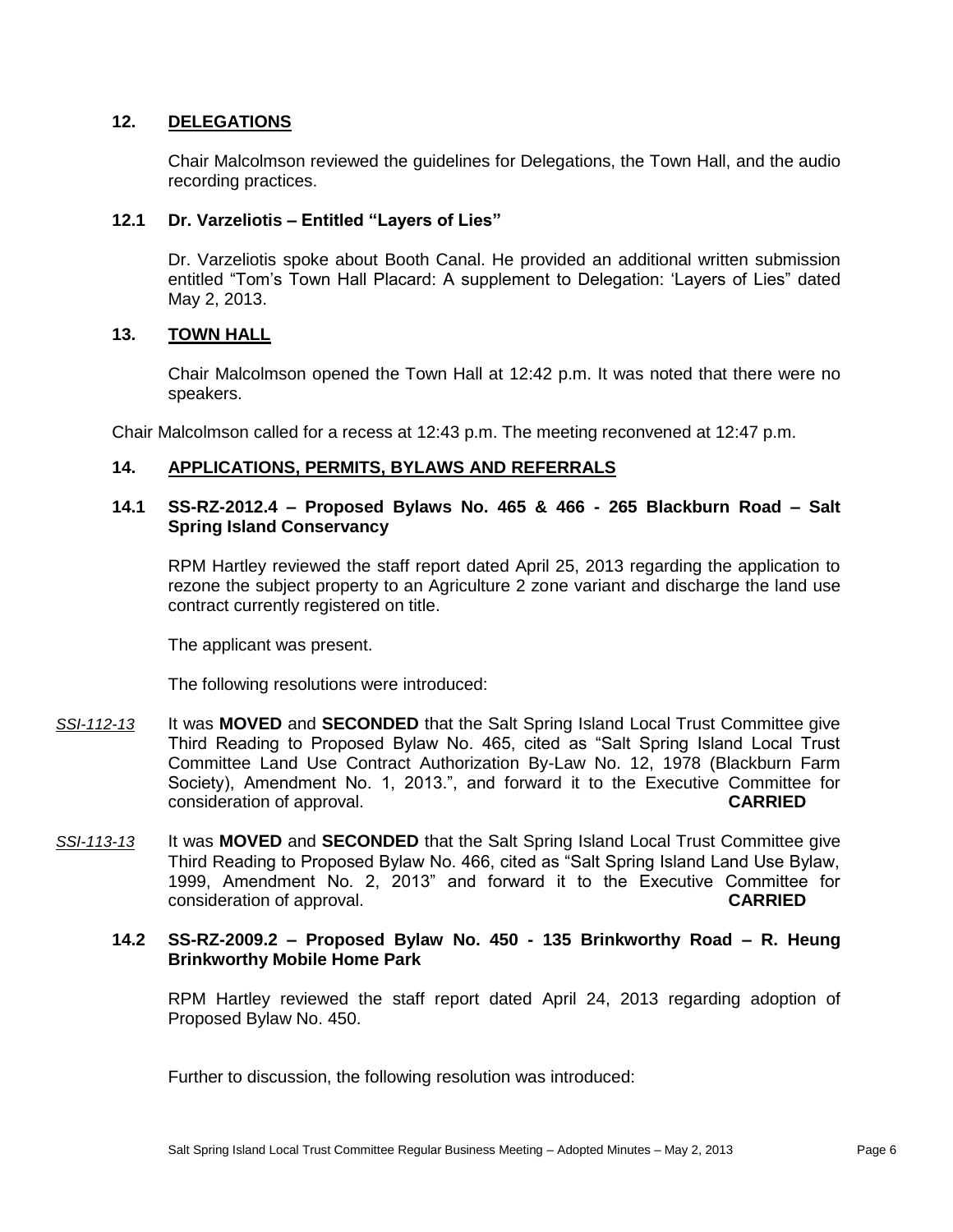*SSI-114-13* It was **MOVED** and **SECONDED** that the Salt Spring Island Local Trust Committee adopt Bylaw No. 450, cited as "Salt Spring Island Land Use Bylaw, 1999, Amendment No. 2, 2011," for the property at 135 Brinkworthy Road (Lot 1 Sec 4 and 5 Range 2 East, North Salt Spring Island, Cowichan District, Plan 2296). **CARRIED**

### **14.3 SS-ALR-2013.1 – 133 Burgoyne Bay Road - Capital Regional District**

Planner Larson reviewed the staff report dated April 22, 2013 regarding this application for "non-farm use" in the Agricultural Land Reserve (ALR).

The applicant's representative was present and spoke to the application.

Further to discussion, the following resolutions were made:

- *SSI-115-13* It was **MOVED** and **SECONDED** that the Salt Spring Island Local Trust Committee refer Agricultural Land Reserve application SS-ALR-2013.1 (133 Burgoyne Bay Road) for non-farm use in the Agricultural Land Reserve to the Salt Spring Island Agricultural Advisory Committee for review and comments. **CARRIED**
- *SSI-116-13* It was **MOVED** and **SECONDED** that the Salt Spring Island Local Trust Committee forward application SS-ALR-2013.1 (133 Burgoyne Bay Road) for non-farm use in the Agricultural Land Reserve to the Agricultural Land Commission with comments from the Salt Spring Island Agricultural Advisory Committee and the Local Trust Committee to follow. **CARRIED**

### **14.4 SS-RZ-2013.4 – 133 Burgoyne Bay Road – Capital Regional District**

Planner Larson reviewed the staff report dated April 22, 2013 regarding the application to amend the Land Use Bylaw zoning from agriculture A1 to A1(c).

The applicant's representative was present and spoke to the application.

Further to discussion, the following resolutions were introduced:

- *SSI-117-13* It was **MOVED** and **SECONDED** that the Salt Spring Island Local Trust Committee direct staff to prepare a bylaw amending the Land Use Bylaw No 355 for portion of the lot North <sup>1/2</sup> of Section 3, Range 1, Salt Spring Island, Cowichan District Except That Part in Plan VIP75183 zoned A1 to A1(c). **CARRIED**
- *SSI-118-13* It was **MOVED** and **SECONDED** that the Salt Spring Island Local Trust Committee refer application SS-RZ-2013.4 (133 Burgoyne Bay Road) to the Agricultural Advisory Committee for review and comments. **CARRIED**